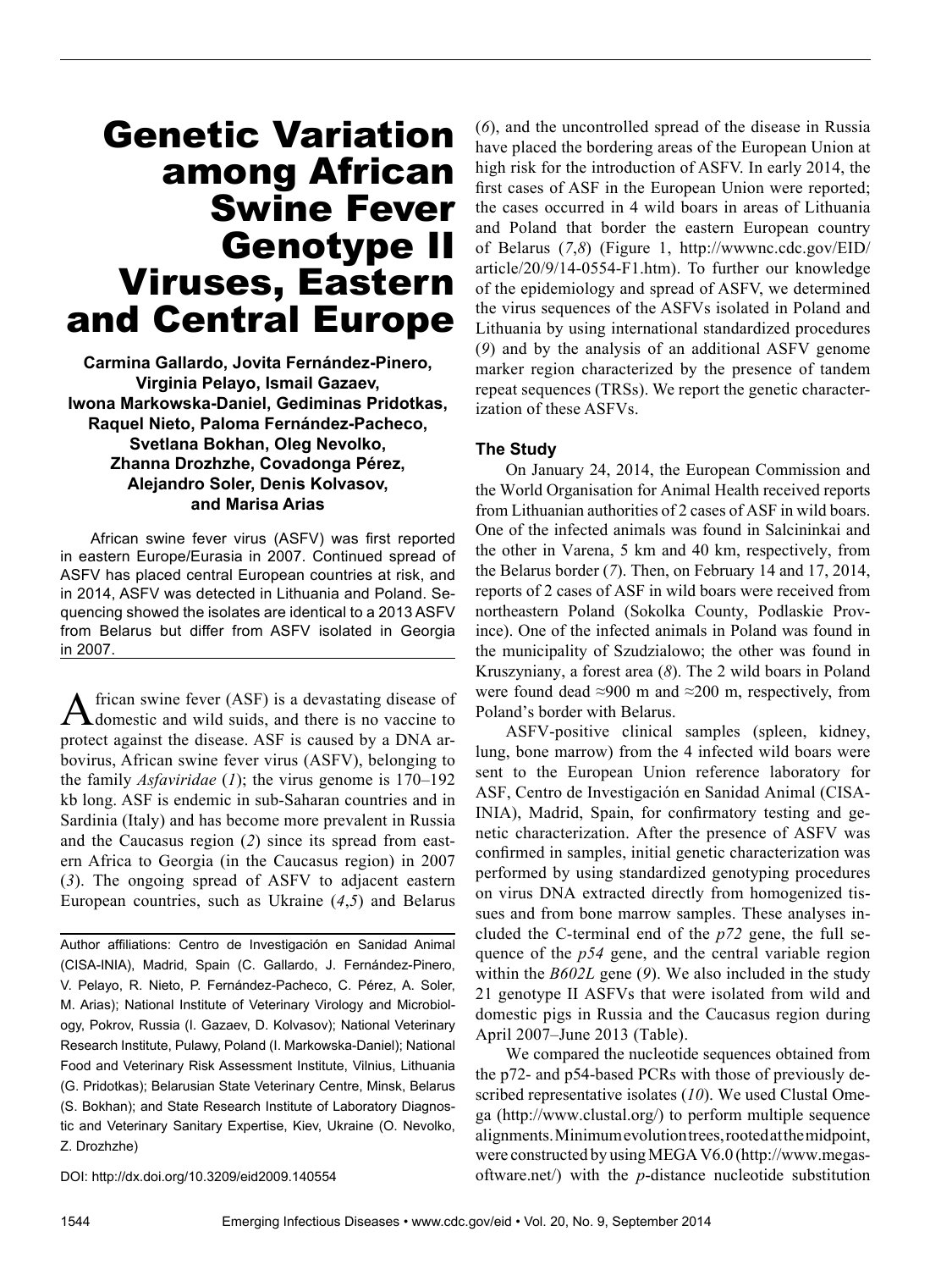|                                                                            |                                                |            | Onset of    | GenBank accession no. |          |            |
|----------------------------------------------------------------------------|------------------------------------------------|------------|-------------|-----------------------|----------|------------|
| Isolate                                                                    | Source country, area                           | Host       | outbreak    | p72 gene              | P54 gene | <b>CVR</b> |
| Abk07                                                                      | Georgia, Abkhazia Republic, Gulripish          | <b>DP</b>  | 2007 Jul 04 | JX857509              | JX857495 | JX857523   |
| Arm <sub>07</sub>                                                          | Armenia, Dilijan                               | <b>DP</b>  | 2007 Aug 07 | JX857508              | JX857494 | JX857522   |
| Che <sub>07</sub>                                                          | Russia, Chechnya Republic, Shatoysky           | <b>EWB</b> | 2007 Dec 04 | JX857510              | JX857496 | JX857524   |
| Az08D                                                                      | Azerbaijan, Qebele District                    | <b>DP</b>  | 2008 Jan 22 | JX857515              | JX857501 | JX857529   |
| Az08B                                                                      | Azerbaijan, Qebele District                    | <b>DP</b>  | 2008 Jan 22 | JX857516              | JX857502 | JX857530   |
| Ing08                                                                      | Russia, Ingushetia Republic, Sunzhensky        | <b>EWB</b> | 2008 Jul 21 | JX857511              | JX857497 | JX857525   |
| Oren <sub>08</sub>                                                         | Russia, Orenburg Oblast, Chernorechye          | <b>DP</b>  | 2008 Jul 10 | JX857512              | JX857498 | JX857526   |
| NO08/Av                                                                    | Russia, Republic of North Osetia, Vladikawkaz  | <b>DP</b>  | 2008 Jul 18 | JX857513              | JX857499 | JX857527   |
| NO08/Ap                                                                    | Russia, Republic of North Osetia, Prigorodni   | <b>DP</b>  | 2008 Jul 21 | JX857514              | JX857500 | JX857528   |
| Dagestan09                                                                 | Russia, Dagestan Republic, Tarumovsky,         | <b>EWB</b> | 2009 Sep 11 | JX857517              | JX857503 | JX857531   |
|                                                                            | <b>District</b>                                |            |             |                       |          |            |
| StPet09                                                                    | Russia, Leningradskaya Oblast, Kirovsky        | <b>DP</b>  | 2009 Oct 01 | JX857520              | JX857506 | JX857534   |
| Kalmykia09                                                                 | Russia, Republic of Kalmykia, Yashaltinsky     | <b>DP</b>  | 2009 Oct 10 | JX857519              | JX857505 | JX857533   |
|                                                                            | district                                       |            |             |                       |          |            |
| Rostov09                                                                   | Russia, Rostov Oblast, Krasnosulinsky District | <b>DP</b>  | 2009 Oct 20 | JX857518              | JX857504 | JX857532   |
| Tver0511/Torjo                                                             | Russia, Tver Oblast, Torio                     | <b>DP</b>  | 2011 May 31 | KJ627208              | KJ627186 | KJ627197   |
| Tver0312/Novo                                                              | Russia, Novozavidovskii, Tver region           | <b>DP</b>  | 2012 Mar 14 | KJ627212              | KJ627190 | KJ627201   |
| Tver0312/Torjo                                                             | Russia, Torjo, Tver region                     | <b>EWB</b> | 2012 Mar 28 | KJ627211              | KJ627189 | KJ627200   |
| Tver0712/Les                                                               | Russia, Lesnoi, Tver region                    | <b>DP</b>  | 2012 Jul 16 | KJ627210              | KJ627188 | KJ627199   |
| Ukr12/Zapo                                                                 | Ukraine, Zaporozhye region                     | <b>DP</b>  | 2012 Jul 30 | JX857521              | JX857507 | JX857535   |
| Tver0812/Bolo                                                              | Russia, Bologovskii, Tver region               | <b>EWB</b> | 2012 Aug 15 | KJ627209              | KJ627187 | KJ627198   |
| Tver1112/Zavi                                                              | Russia, Zavidovo, Tver region                  | <b>EWB</b> | 2012 Nov 20 | KJ627214              | KJ627191 | KJ627202   |
| Bel13/Grodno                                                               | Belarus, Grodno region, Lelyukinskiy District  | <b>DP</b>  | 2013 Jun 19 | KJ627215              | KJ627192 | KJ627203   |
|                                                                            | of Ivye                                        |            |             |                       |          |            |
| LT14/1490                                                                  | Lithuania, Šalčininkai District Municipality   | <b>EWB</b> | 2014 Jan 21 | KJ627216              | KJ627193 | KJ627204   |
| LT14/1482                                                                  | Lithuania, Alytus County, Varėna District      | <b>EWB</b> | 2014 Jan 21 | KJ627217              | KJ627194 | KJ627205   |
|                                                                            | Municipality                                   |            |             |                       |          |            |
| Pol14/Sz                                                                   | Poland, Szudzialowo, Sokolka County,           | <b>EWB</b> | 2014 Feb 14 | KJ627218              | KJ627195 | KJ627206   |
|                                                                            | Podlaskie Province                             |            |             |                       |          |            |
| Pol14/Krus                                                                 | Poland, Kruszyniany, Sokolka County,           | <b>EWB</b> | 2014 Feb 17 | KJ627219              | KJ627196 | KJ627207   |
|                                                                            | Podlaskie Province                             |            |             |                       |          |            |
| *CRV, central variable region; DP, domestic pig; EWB, European wild boars. |                                                |            |             |                       |          |            |

Table. African swine fever virus isolates from eastern Europe selected for a study of the genetic variation among genotype II viruses in eastern and central Europe, 2007–2014\*

model. The 2014 ASFVs from Lithuania (LT14/1482, LT14/1490) and Poland (Pol14/Sz and Pol14/Krus) clustered, as expected, within p72 genotype II (Figure 2) and showed 100% nucleotide identity with all compared ASFV isolates from eastern Europe across the 478-bp C-terminal *p72* gene and the 558-bp full length *p54* gene. We obtained the same result by sequencing the central variable region within the *B602L* gene, revealing 10 copies of amino acid tetramer repeats that were 100% identical and unique to those of the ASFV circulating in the Caucasus regions since 2007 (*11*).

Although the central variable region has proven useful for resolving epidemiologic complexities at the genotype (*12*), country (*13*), and region levels, additional genome markers are required to determine the origin and to map the spread of closely related ASFV isolates circulating in eastern Europe. Thus, we designed a set of primers, named ECO1A (5′-CCATTTATCCCCCGCTTTGG-3′ binding site 172,270–172,290) and ECO1B (5′-TCGTCATCCT-GAGACAGCAG-3′ binding site 172,616–172,626), to amplify a 356-bp fragment located between the *I73R* and *I329L* genes and characterized by the presence of TRS (*14*). Primer binding sites were based on the genome of the ASFV

from Georgia (GenBank accession no. FR682468.1). Using the same reaction conditions as used for full *p54* gene amplification (*10*) and an annealing temperature of 60°C, we generated 367-bp amplicons from isolates from Ukraine, Belarus, Lithuania, and Poland. The estimated size of the remaining isolates from eastern Europe that were included in the study was 356 bp (data not shown). Nucleotide sequence analysis of the PCR products revealed that the size difference was caused by the insertion of an additional TRS (GGAATATATA) at nt 136 (Figure 3). All sequences generated in this study were submitted to GenBank under accession nos. KJ620028–51.

### **Conclusions**

Current available molecular data derived by using standardized genotyping procedures (*9*) have indicated the presence of only 1 ASFV variant. That variant belongs to p72 genotype II, which has been circulating in eastern European countries since the introduction of ASFV into Georgia in 2007 (*11*). In agreement with those findings, results from our analysis of the 3 independent regions included in the classical genotyping showed that sequences for ASFV isolates from Lithuania and Poland were 100%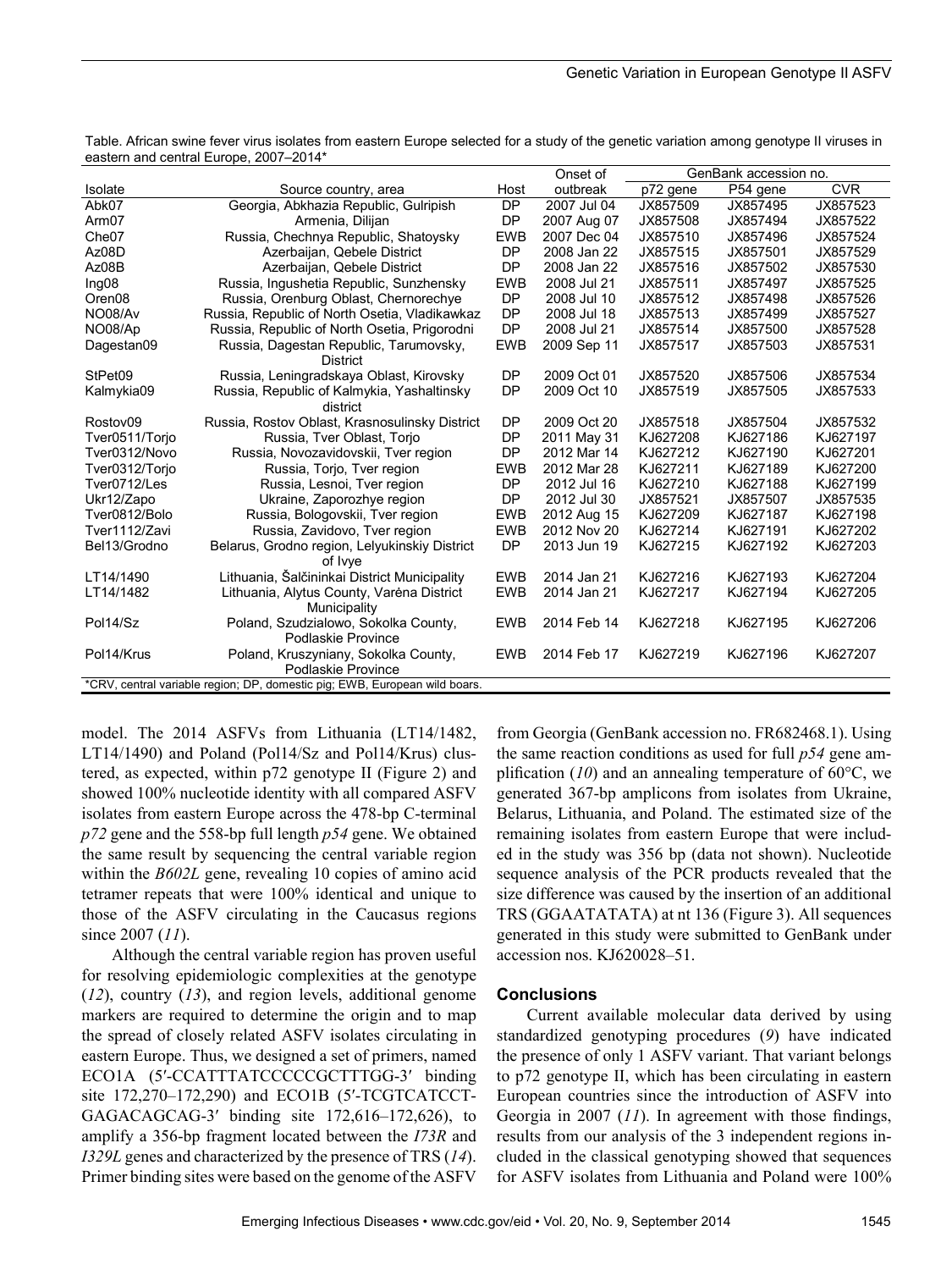

Figure 2. Minimum evolution (ME) phylogenetic tree of African swine fever virus (ASFV) isolates from Lithuania and Poland based on the C-terminal end of the *p72* coding gene relative to the 22 p72 genotypes (labeled I-XXII), including 88 nt sequences. The tree was inferred by using the ME method (http://www.megasoftware.net/mega4/WebHelp/ part iv evolutionary analysis/constructing phylogenetic trees/ minimum\_evolution\_method/rh\_minimum\_evolution.htm) following initial application of a neighbor-joining algorithm. The phylogenetic tree was rooted by the midpoint method. The percentage of replicate trees >50% in which the associated taxa clustered together by bootstrap analysis (1,000 replicates) is shown adjacent to the nodes. The robustness of the ME tree was tested by using the close-neighborinterchange algorithm at a search level of 1. Squares indicate ASFV isolates from Lithuania and Poland that were genotyped in this study; circles indicate ASFV isolates during 2007–2013 from the Caucasus region. Scale bar indicates nucleotide mutations per site.

homologous with those for ASFVs from eastern Europe. However, the long-term presence of ASFV in Russia and the Caucasus regions and the rapid spread of the virus to neighboring countries highlight the need for finding additional ASFV genome markers capable of discriminating among circulating virus isolates so that we may better determine their source and evolution.

The whole-genome sequence analysis of ASFV has identified some regions that contain tandem repeat arrays that have proven useful for discriminating between closely related ASFVs (*15*). Thus, the approach described in our study focused on analysis of the TRS in the intergenic region between the *I73R* and *I329L* genes at the right end of the genome (*14*). The results showed that the viruses from Poland and Lithuania had a TRS insertion identical to that present in ASFV isolates from Belarus and Ukraine. This TRS insertion was absent in the remaining viruses from eastern Europe, including those obtained in Tver Oblast, Russia, in 2012 and in Georgia in 2007. These molecular data, together with the epidemiologic findings, confirmed that the ASFVs detected in Poland and Lithuania most probably originated from Belarus. However, knowledge of the epidemiology of ASF and a full understanding of the evolution and spread of ASFV in this region require additional sequence analysis of ASFVs currently circulating in Russian regions bordering Belarus and Ukraine.

Our results show the genetic variability among ASFVs circulating in eastern Europe and describe a new method that can be useful for distinguishing between closely related ASFV isolates. Such genetic data are essential for determining the source and studying the evolution of ASFV isolates and to fully elucidate the spread of ASFV in the eastern and central European countries.

#### **Acknowledgments**

We appreciate the intellectual and practical contributions of our colleagues at the National Reference Laboratories for ASF in Poland, Lithuania, Belarus, and Ukraine and at the European Union reference laboratory for ASF. We are especially grateful to Elena Martín and Alicia Simón for technical assistance and Irene Iglesias for map generation.

The study was funded by the European Union Seventh Framework Program under the ASFORCE (Targeted Research Effort on African Swine Fever) project (grant no. 311931) and the European Union reference laboratory for ASF (grant no. UE-1 LR PPA/03).

Dr Gallardo is the laboratory research coordinator of the European and Food and Agricultural Organization of the United Nations Reference Laboratory for African swine fever at CISA-INIA. Her research work mainly focuses on molecular characterization, epidemiology and diagnosis of ASF.